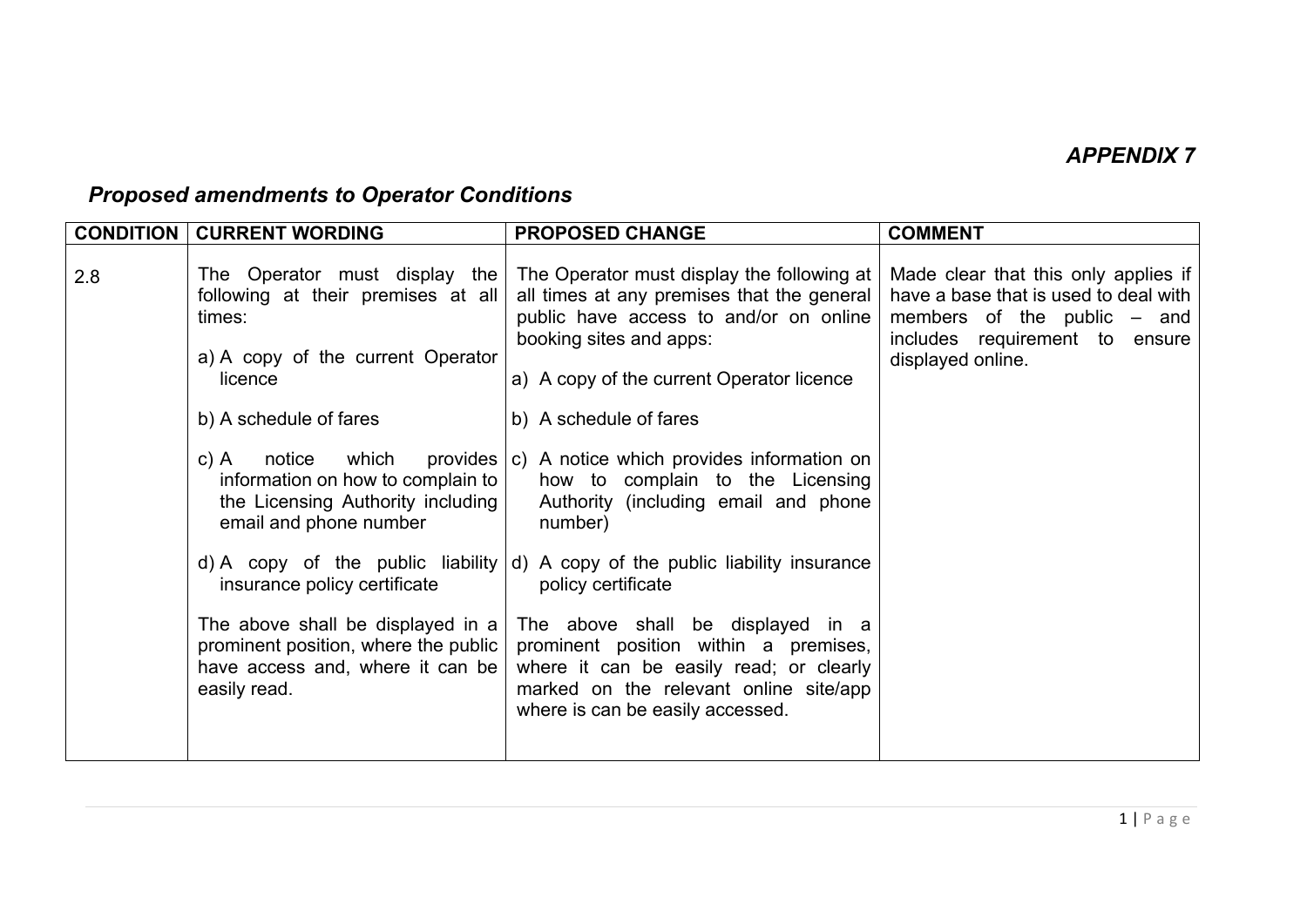| 2.10 | The Operator shall now allow their<br>Licensed Operator Premises to be<br>used to conduct business relating to<br>another non (insert name of Council)<br>Licensed Operator. | The Operator shall not allow their Licensed<br>Operator Premises to be used to conduct<br>business relating to licensees of other non-<br>Greater Manchester local authorities. | This condition is designed to prevent<br>the undermining of the local<br>licensing regime and public safety<br>It is submitted that the Deregulation<br>Act when drafted, worked to the<br>assumption that all districts outside<br>of London and Plymouth were<br>'governed by the same legislation'<br>(Deregulation Act 2015 Guidance<br>notes) – which they are, but this<br>clearly ignores that there is a wide<br>variance in public safety policies,<br>procedures, practice and licence<br>conditions between districts, and<br>there remains a lack of mandatory<br>minimum standards nationally with<br>regards to important safeguarding<br>matters. As such, it is proposed that<br>the condition should remain to |
|------|------------------------------------------------------------------------------------------------------------------------------------------------------------------------------|---------------------------------------------------------------------------------------------------------------------------------------------------------------------------------|---------------------------------------------------------------------------------------------------------------------------------------------------------------------------------------------------------------------------------------------------------------------------------------------------------------------------------------------------------------------------------------------------------------------------------------------------------------------------------------------------------------------------------------------------------------------------------------------------------------------------------------------------------------------------------------------------------------------------------|
|      |                                                                                                                                                                              |                                                                                                                                                                                 | protect and uphold local licensing<br>regimes, but has been amended to<br>include all of GM in recognition that<br>following the completion of this first<br>phase of harmonisation by the MLS<br>project, these regimes will not serve<br>to undermine each other.                                                                                                                                                                                                                                                                                                                                                                                                                                                             |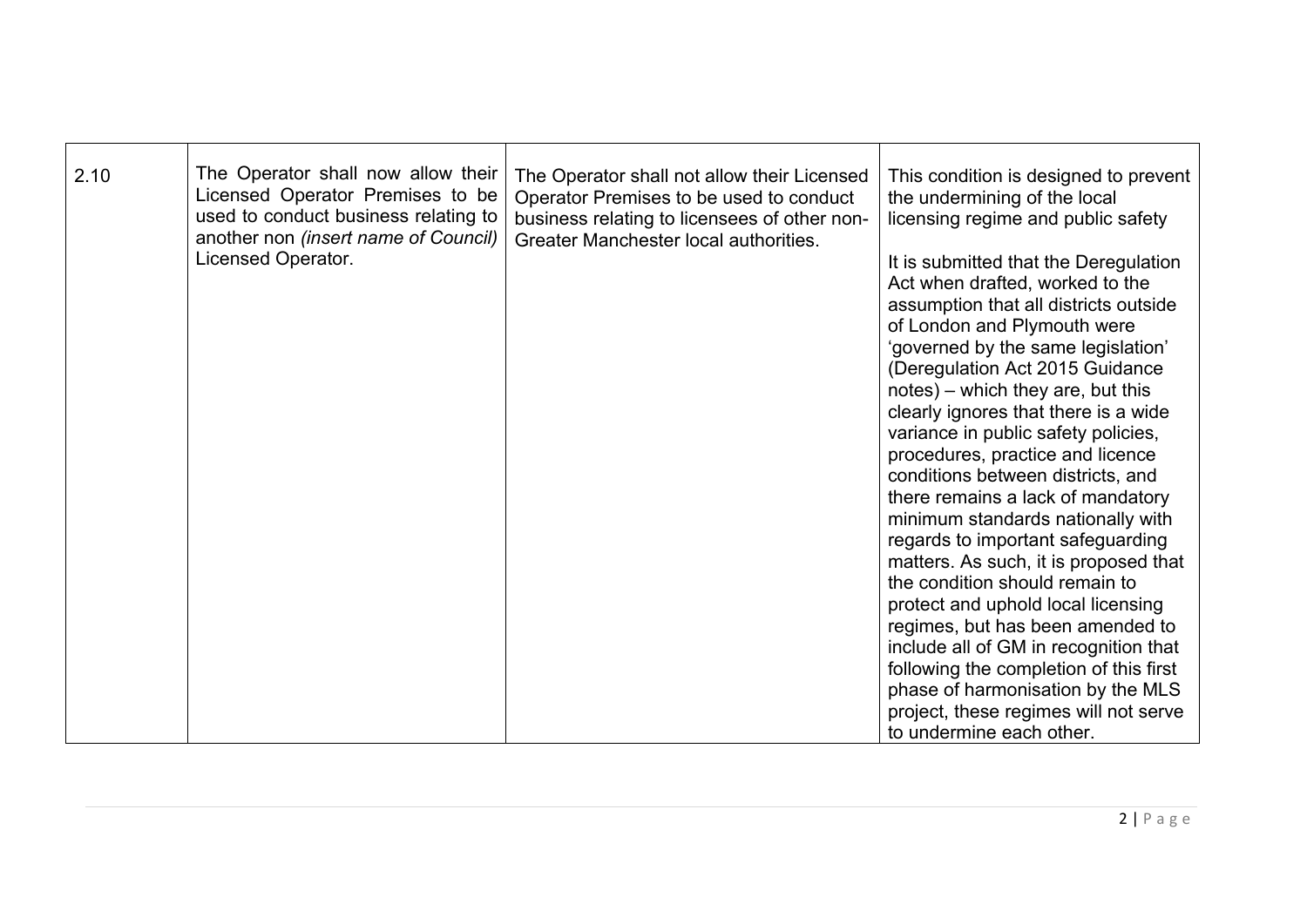| 4.5 | The Operator must conduct a check of<br>the Council's public register before<br>allowing a driver to carry out bookings.                                                                                                                                                                                                                                                                                                                                                                                                                                                                                                                                            | The operator must conduct a check of the<br>Council's public register (where it exists)<br>when contracting a driver to carry out<br>bookings. | Makes the condition clearer that the<br>requirement is only at the outset of<br>the contractual relationship and<br>acknowledges that this is only<br>possible where the Council provides<br>a public register.                                                                                                                                                                                                                                                                                                                                                                                                                                                                                                                                                                    |
|-----|---------------------------------------------------------------------------------------------------------------------------------------------------------------------------------------------------------------------------------------------------------------------------------------------------------------------------------------------------------------------------------------------------------------------------------------------------------------------------------------------------------------------------------------------------------------------------------------------------------------------------------------------------------------------|------------------------------------------------------------------------------------------------------------------------------------------------|------------------------------------------------------------------------------------------------------------------------------------------------------------------------------------------------------------------------------------------------------------------------------------------------------------------------------------------------------------------------------------------------------------------------------------------------------------------------------------------------------------------------------------------------------------------------------------------------------------------------------------------------------------------------------------------------------------------------------------------------------------------------------------|
| 4.6 | The Operator must take all reasonable<br>steps to ensure that its drivers and<br>vehicles, when plotting or waiting<br>without bookings around the district,<br>do not do so:<br>a)<br>in high footfall / high visible<br><b>locations</b><br>outside busy<br>b)<br>venues/businesses or in close<br>proximity to events<br>at the front or back of<br>$\mathsf{C}$ )<br>designated hackney ranks<br>$\mathsf{d}$<br>in groups or lines that present<br>as a 'rank'<br>in contravention of road traffic<br>e)<br>orders<br>Operators will upon request by an<br>Authorised Officer or Police Officer<br>demonstrate how they monitor and<br>control this behaviour. | No change, save for adding the word<br>'large' before 'events' at point b)                                                                     | Submission has been fully<br>considered. It is thought that a<br>common sense and practical<br>approach has been taken with<br>regards to defining locations and<br>scenarios in which private hire<br>vehicles are required not to wait<br>when they don't have a booking so<br>as not to give the impression that<br>they are available for immediate<br>hire; not to encourage illegal ply for<br>hire; and not to create unnecessary<br>congestion and unsafe conditions on<br>the highway at busy times/locations.<br>There is no expectation that PHVs<br>should be available 'immediately'<br>and the public should understand<br>that when using a pre-booked<br>vehicle there may reasonably be a<br>wait time (however short) as<br>vehicles cannot just be ready on the |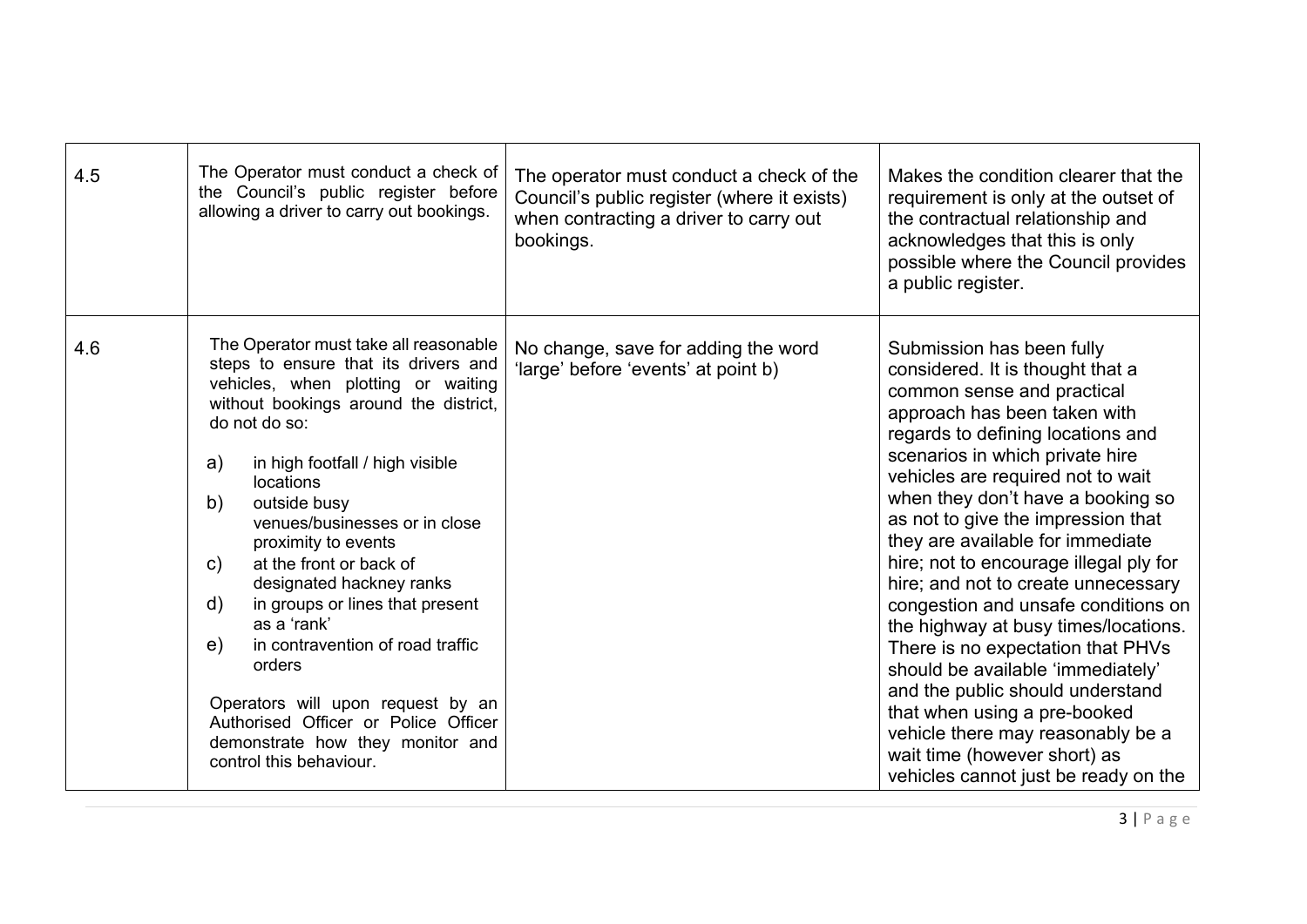|  | street (as Hackneys are)<br>immediately - this would further<br>assist the public's understanding of<br>the two regimes.                                                                                                                                                                                                                                                                                                                                                                                                                                    |
|--|-------------------------------------------------------------------------------------------------------------------------------------------------------------------------------------------------------------------------------------------------------------------------------------------------------------------------------------------------------------------------------------------------------------------------------------------------------------------------------------------------------------------------------------------------------------|
|  | There is no requirement within this<br>condition for drivers/vehicles to go<br>out of the district or drive a<br>substantial distance away from a<br>location/district centre - it is<br>considered that there are sufficient<br>places to wait close to key locations<br>that are out of general view, or on<br>the edge of district centres and this<br>will prompt operators to consider<br>their own business models and<br>booking demand to determine how<br>many vehicles they reasonably<br>require to plot or wait close to<br>specific locations. |
|  | This condition is mirrored within the<br>PH Driver conditions and aimed<br>primarily at them to take<br>responsibility for their own behaviour<br>- here we reasonably expect PH<br>Operators to assist in the prevention<br>of such behaviour (which we know is<br>within their gift using their relevant<br>systems).                                                                                                                                                                                                                                     |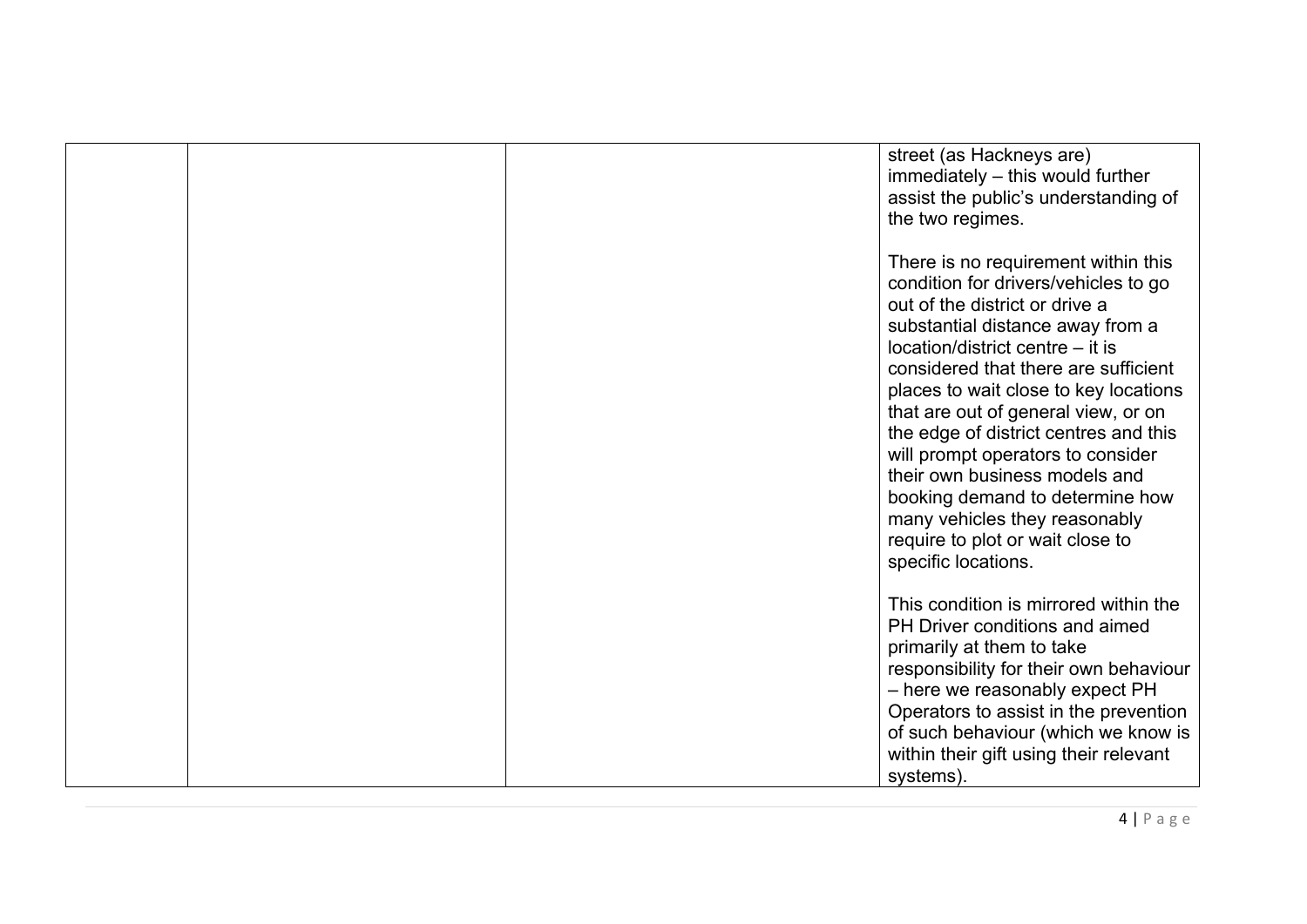| 4.7 | The Operator must have an approved<br>process in place to ensure that the<br>individual carrying out a booking is the<br>licensed driver they have employed for<br>this purpose.                                                                                                                                                                                                                                                                                                                                                                                                                                                                                                                                                                                      | The Operator must have an approved process<br>in place to ensure that the individual carrying<br>out a booking is the licensed driver they have<br>contracted for this purpose.                                                                                                                                                                                                                                                                                                                                                                                                                                                                                                                                                                                                                                                                                                                                                                                                                                    | Changed employed to contracted                                                                                                                                                                                                                                                                                                                                                                                             |
|-----|-----------------------------------------------------------------------------------------------------------------------------------------------------------------------------------------------------------------------------------------------------------------------------------------------------------------------------------------------------------------------------------------------------------------------------------------------------------------------------------------------------------------------------------------------------------------------------------------------------------------------------------------------------------------------------------------------------------------------------------------------------------------------|--------------------------------------------------------------------------------------------------------------------------------------------------------------------------------------------------------------------------------------------------------------------------------------------------------------------------------------------------------------------------------------------------------------------------------------------------------------------------------------------------------------------------------------------------------------------------------------------------------------------------------------------------------------------------------------------------------------------------------------------------------------------------------------------------------------------------------------------------------------------------------------------------------------------------------------------------------------------------------------------------------------------|----------------------------------------------------------------------------------------------------------------------------------------------------------------------------------------------------------------------------------------------------------------------------------------------------------------------------------------------------------------------------------------------------------------------------|
| 5.1 | The Operator must notify the Council<br>immediately by email (or in any case<br>within 24 hours) of any complaints,<br>police enquiries or notification of<br>convictions involving any driver that is<br>registered to carry out bookings for the<br>operator which relates to matters of a<br>sexual nature, dishonesty, indecency,<br>violence or threats of violence, equality<br>or drugs. The Operator is required to<br>provide at the time of notification to the<br>council the identity of the driver involved<br>and the nature of the complaint/enquiry<br>including the complainant's details. This<br>notification to the Council must take<br>place regardless of whether<br>the<br>Operator ceases<br>any contractual<br>arrangement with the driver. | The Operator must notify the Council<br>immediately by email (or in any case within 24<br>hours) of receiving or otherwise becoming<br>aware of any complaint/allegation, police<br>enquiries, or notification of convictions<br>involving any driver that is registered to carry<br>out bookings for the operator, which relates to<br>matters of a sexual nature, violence/threats of<br>violence or substance misuse<br>The Operator must notify the Council within<br>72hrs of any complaint/allegation, police<br>enquiries, or notification of conviction relating<br>to matters involving dishonesty or equality.<br>The Operator is required to provide at the time<br>of notification to the council the identity of the<br>driver involved and the nature of the<br>complaint/enquiry including the complainant's<br>details. For clarity, this notification to the<br>Council must take place regardless of<br>whether the Operator has been able to<br>conduct further enquiries itself, or whether or | After further consideration - have<br>amended to just include the most<br>serious safeguarding matters that<br>would be more likely to result in<br>immediate suspension (following<br>relevant investigation) for 24hr<br>reporting to the Council.<br>It is considered appropriate for<br>Operators to notify the Council<br>immediately and agree with the<br>Council how the investigation will<br>proceed from there. |